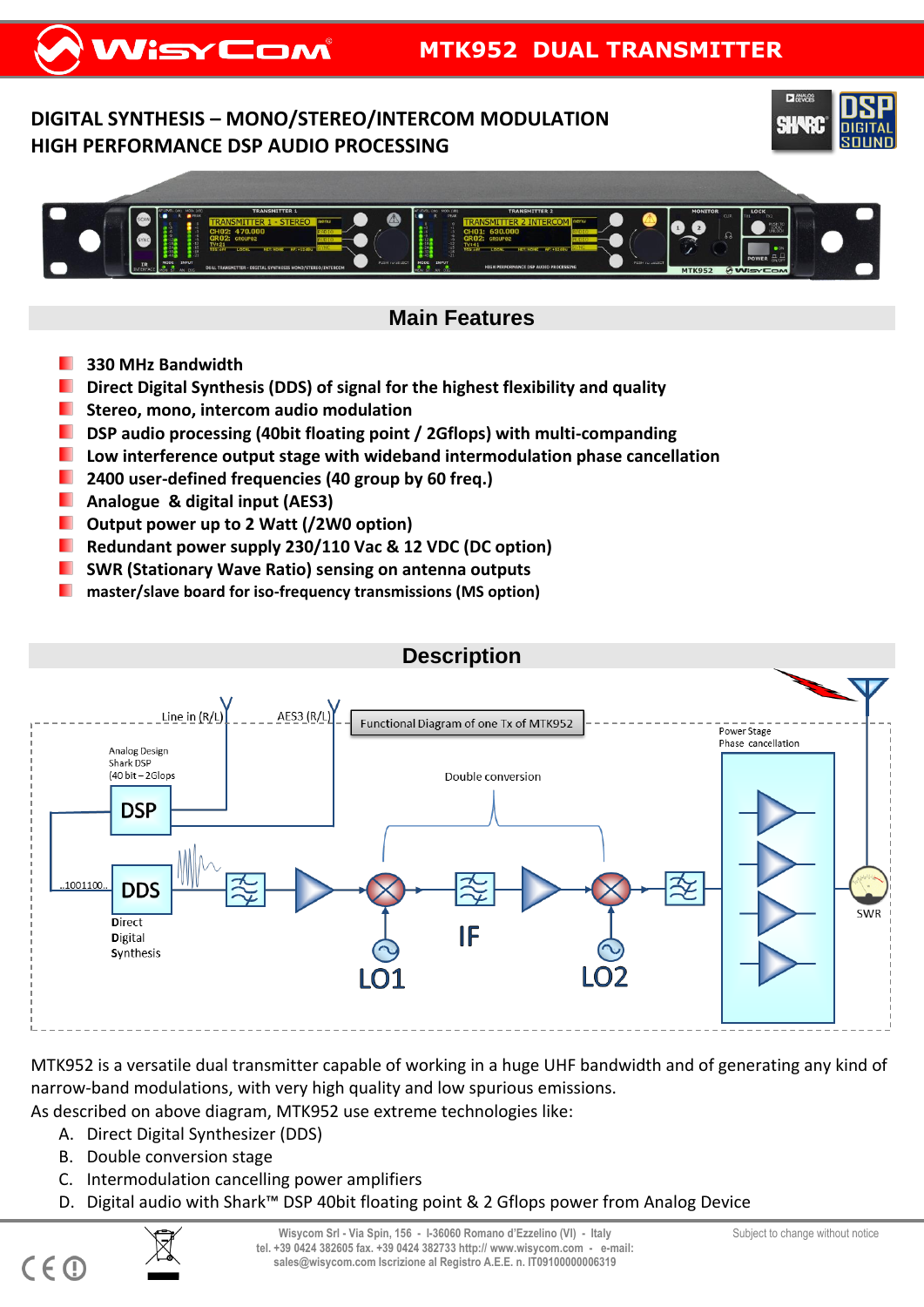## *A. True digital waveform generation*

DDS is a type of frequency synthesizer used for creating arbitrary waveforms from a single, fixed-frequency reference clock. A DDS has many advantages over its analog counterpart, the phase-locked loop (PLL), including much better frequency agility, improved phase noise, and precise control of the output phase across frequency switching transitions.

The **D**irect **D**igital **S**ynthesis (DDS) technology can generate virtually any kind of modulation while keeping an absolute phase accuracy.

#### *B. Double Conversion Stage*

Using a double conversion and saw filter at IFs (intermediate frequencies) we can achieve a very low spurious emission and a great bandwidth agility (330 MHz).

### *C. Intermodulation Cancelling*

PA module (power amplifiers) is designed with an exclusive circuitry that reduce the intermodulation generated by external carriers using a wideband phase cancelling design.

## *D. True digital waveform generation*

A very powerful Analog Design Shark DSP processor manages the audio with very low delay (< 1 ms) and emulates by software all companding and pre-emphasis effects.

MTK952 can be used in broadcasting, theatre, ENG applications delivering top class features. It can be a very high quality stereo MPX transmitter, or generate a wideband mono link; it can be a used also with intercom carrier generating also the CTCSS tones:

| <b>Audio Profile</b>   | Mono/Stereo   | Compander type | 120,<br>300 Hz)<br>filter<br>40 60, 80,<br>High pass<br>250<br>(flat, 20,<br>170, | 20K)<br>audio filter<br>15K,<br>12K,<br>Low pass<br>4К,<br>(3K, | us)<br>50<br>$\overline{ }$<br>emphasys<br>300,<br>75,<br>Pre<br>50,<br>10,<br>$\circ$ | deviation<br>(2KHz to 100KHz)<br>Peak<br>ΣÉ | (30Hz-260Hz and 18KHz-<br>Tone squelch freq<br>38KHz) | squelch deviation<br>to 5KHz)<br>(OFF, 100Hz<br>Tone |       |
|------------------------|---------------|----------------|-----------------------------------------------------------------------------------|-----------------------------------------------------------------|----------------------------------------------------------------------------------------|---------------------------------------------|-------------------------------------------------------|------------------------------------------------------|-------|
| <b>ENR-Wisy Stereo</b> | <b>Stereo</b> | <b>ENR</b>     | flat                                                                              | 15K                                                             | 50us                                                                                   | 48                                          | <b>NO</b>                                             | <b>OFF</b>                                           |       |
| <b>ENC-Wisy Stereo</b> | <b>Stereo</b> | <b>ENC</b>     | flat                                                                              | 15K                                                             | 12us                                                                                   | 48                                          | <b>NO</b>                                             | <b>OFF</b>                                           |       |
| <b>ENR-Wisy</b>        | <b>Mono</b>   | <b>ENR</b>     | flat                                                                              | <b>20K</b>                                                      | 50us                                                                                   | 56                                          | 32789                                                 | <b>OFF/2.6K</b>                                      |       |
| <b>ENC-Wisy</b>        | <b>Mono</b>   | <b>ENC</b>     | flat                                                                              | <b>20K</b>                                                      | 12us                                                                                   | 56                                          | 32789                                                 | <b>OFF/2.6K</b>                                      |       |
| <b>IFB-Wisy</b>        | <b>Mono</b>   | <b>ENC</b>     | flat                                                                              | 12K                                                             | 75us                                                                                   | 40                                          | 19000                                                 | <b>OFF/3.5K</b>                                      |       |
| COM-Wisy 25K           | <b>Mono</b>   | <b>NR</b>      | 300                                                                               | 4K                                                              | <b>Ous</b>                                                                             | 4,5                                         | 131,8                                                 | OFF/700Hz                                            |       |
| COM-Wisy 20K           | <b>Mono</b>   | <b>NR</b>      | 300                                                                               | 4K                                                              | <b>Ous</b>                                                                             | 4                                           | 131,8                                                 | OFF/700Hz                                            |       |
| COM-Wisy 12k5          | <b>Mono</b>   | <b>NR</b>      | 300                                                                               | 3K                                                              | <b>Ous</b>                                                                             | 2,3                                         | 131,8                                                 | <b>OFF/350Hz</b>                                     | fixed |
| <b>USER</b>            | Mono          | <b>None</b>    | flat                                                                              | 20K                                                             | 50us                                                                                   | 56                                          | NO.                                                   | OFF/100-5000                                         | user  |



*Before putting the device into operation, please observe the respective country-specific regulations*